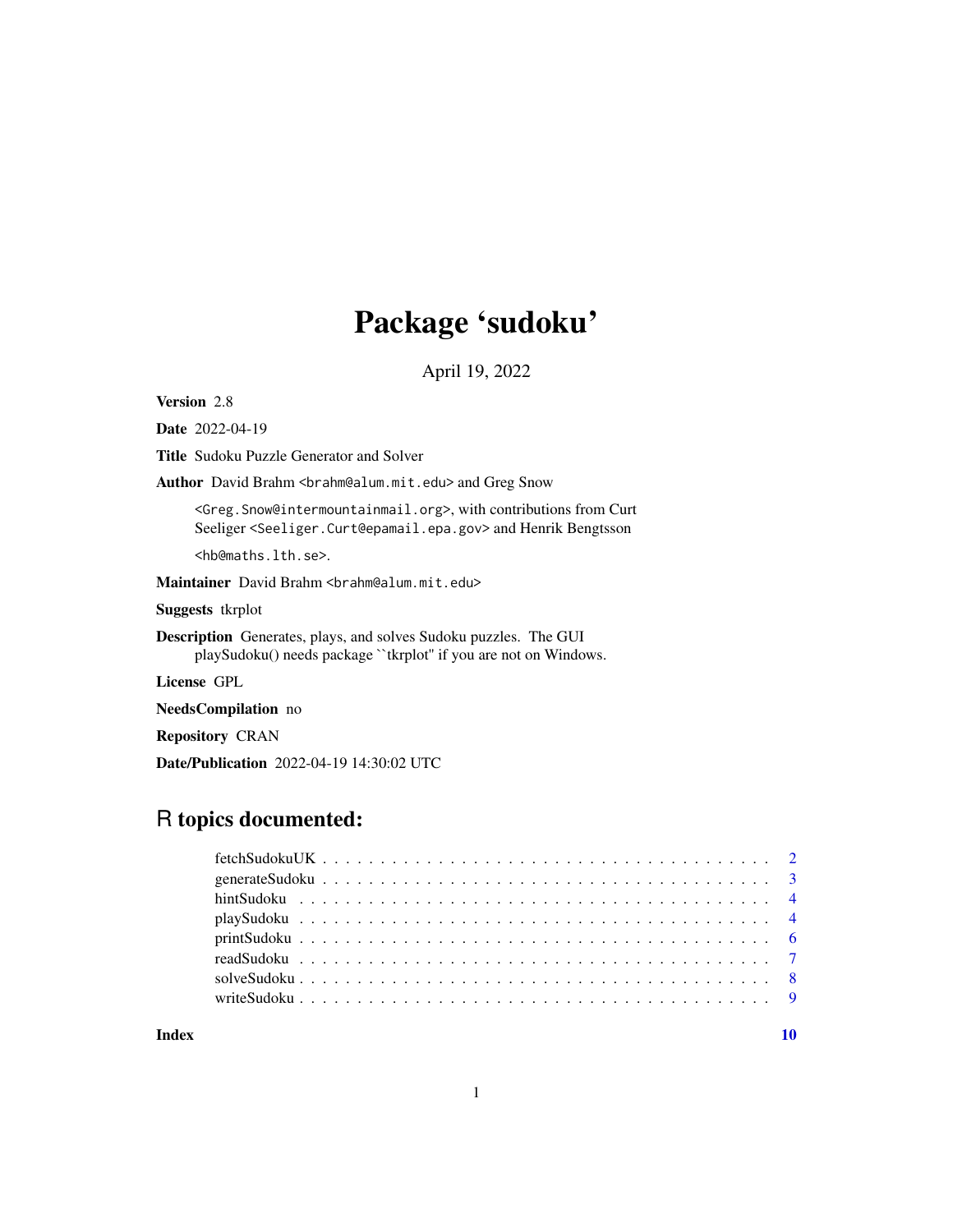<span id="page-1-0"></span>

Fetches the daily sudoku puzzle from https://www.sudoku.org.uk/ or one of their archive from the previous 31 days.

#### Usage

fetchSudokuUK(day)

#### Arguments

day Optional character string specifying the day of the puzzle to download. This is in European date format 'dd/mm/yyyy' and needs to represent a date within the last 31 days.

#### Value

A 9x9 matrix representing a sudoku puzzle (blank squares have value 0).

#### Note

See the website for copyright information. Don't submit your solution for the prize contest if you used solveSudoku or playSudoku with solve=TRUE. This function requires a working internet connection.

#### Author(s)

Greg Snow <greg.snow@intermountainmail.org>

#### References

<https://www.sudoku.org.uk/>

#### See Also

[solveSudoku](#page-7-1), [playSudoku](#page-3-1), [generateSudoku](#page-2-1)

## Examples

```
## Not run:
```
#todays puzzle puz <- fetchSudokuUK()

```
# puzzle from 25 Jan 2006 (if still available)
puza <- fetchSudokuUK('25/01/2006')
```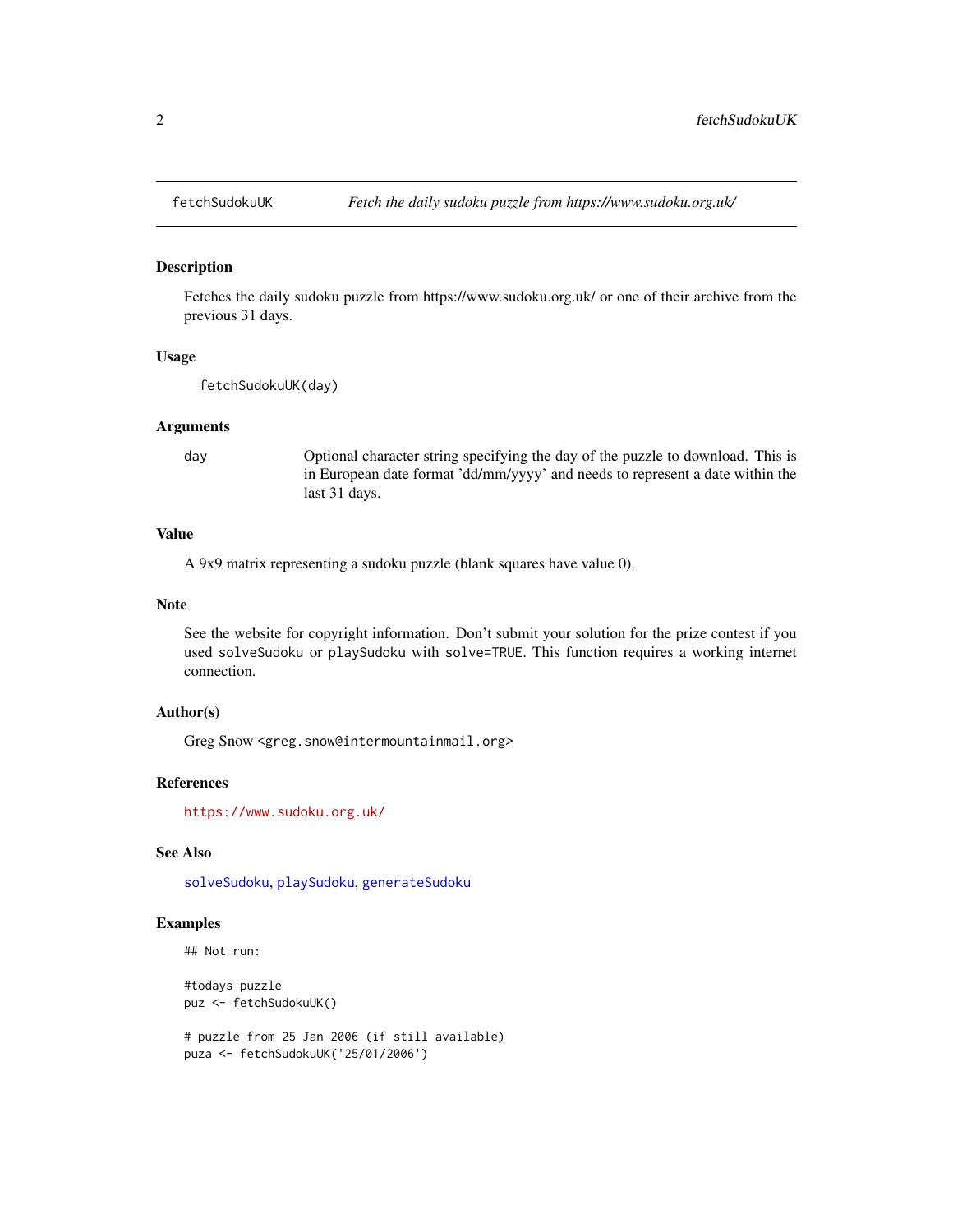## <span id="page-2-0"></span>generateSudoku 3

playSudoku(puza)

## End(Not run)

<span id="page-2-1"></span>generateSudoku *Randomly Generate a Sudoku Puzzle Grid*

## Description

Creates a 9x9 Sudoku grid suitable for use by [playSudoku](#page-3-1).

#### Usage

generateSudoku(Nblank=50, print.it=FALSE)

#### Arguments

| Nblank   | Number of cells to blank out              |
|----------|-------------------------------------------|
| print.it | Logical. If true, print result to screen. |

#### Details

The basic algorithm is to start with a 'primordial' Sudoku grid, swap around some rows and columns, then blank out some cells.

#### Value

A matrix, representing a 9x9 Sudoku grid.

## Author(s)

Curt Seeliger <<Seeliger.Curt@epamail.epa.gov>>, Henrik Bengtsson <<hb@maths.lth.se>>, and David Brahm << brahm@alum.mit.edu>>

#### References

<https://sudoku.com/>

## Examples

generateSudoku(print.it=TRUE)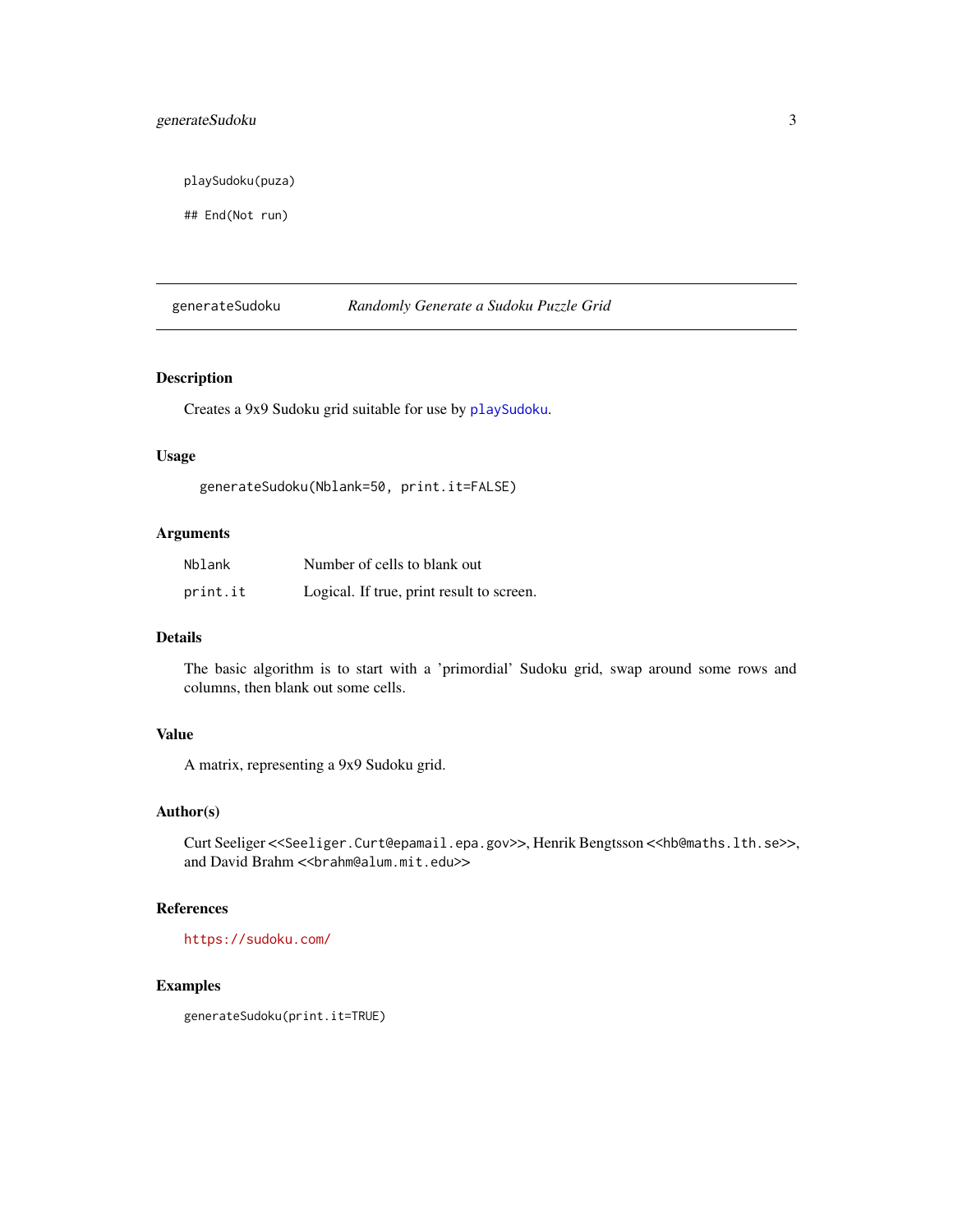<span id="page-3-0"></span>

Generates a text string containing a 'hint' for cell (i,j) of Sudoku grid 'z'.

#### Usage

hintSudoku(z, i, j)

## Arguments

| $\overline{z}$ | A 9x9 numeric matrix |
|----------------|----------------------|
|                | Row index            |
|                | Column index         |

## Value

A character string, suitable for cat.

#### Author(s)

Greg Snow <greg.snow@intermountainmail.org> and David E. Brahm <<br/>brahm@alum.mit.edu>>

<span id="page-3-1"></span>playSudoku *Interactively play a game of Sudoku*

## Description

Interactively play a game of 9x9 Sudoku with hints and undo

## Usage

```
playSudoku(z=NULL, hist.len=100, solve=TRUE,
           display=c("guess","windows","tk"),
            hscale=1.25, vscale=1.25, ...)
```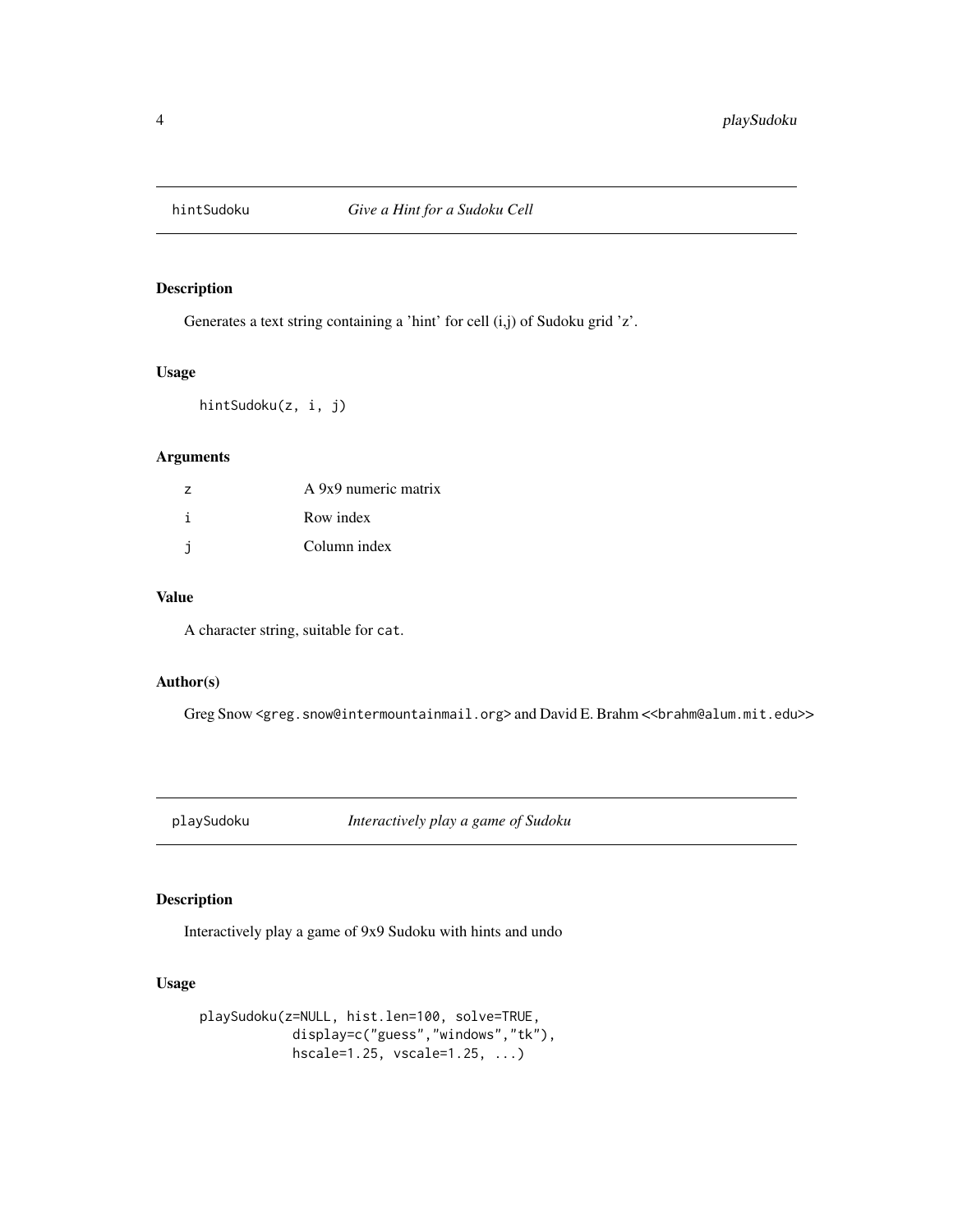## <span id="page-4-0"></span>playSudoku 5

### Arguments

| $\overline{z}$ | Either a 9x9 numeric matrix representing the Sudoku grid (with '0' represent-<br>ing a blank cell), or 0 (zero) for an empty matrix, or a filename (passed to<br>readSudoku), or NULL to generate a puzzle randomly. |
|----------------|----------------------------------------------------------------------------------------------------------------------------------------------------------------------------------------------------------------------|
| hist.len       | Integer representing the number of history steps to remember (number of undo's<br>possible).                                                                                                                         |
| solve          | Logical indicating if the solution should be computed (used for checking current<br>answer or cheating).                                                                                                             |
| display        | Type of display. The default 'guess' uses a windows graphics device if getOp-<br>tion('device')=='windows', otherwise it uses tk (requiring the 'tkrplot' pack-<br>age).                                             |
| hscale         | Passed to tkrplot                                                                                                                                                                                                    |
| vscale         | Passed to tkrplot                                                                                                                                                                                                    |
| $\cdots$       | Arguments passed to generate Sudoku                                                                                                                                                                                  |

## Details

To play, move the mouse arrow over an empty cell and press the number key to enter the number in the cell. Typing '?' brings up a menu of additional commands:

? -- a short help message 1-9 -- insert digit 0,' ' -- clear cell r -- replot the puzzle q -- quit h -- hint/help c -- correct wrong entries (show in red) u -- undo last entry s -- show number in cell a -- show all (solve the puzzle)

#### Value

An invisible matrix with the solution or current state of the puzzle. Save this if you stop part way through, and use it as the input for the function to start again where you left off (undo info is lost so make sure that everything is correct).

## Note

display='windows' makes use of the getGraphicsEvent function, which currently only works on Windows.

#### Author(s)

Greg Snow <greg.snow@intermountainmail.org> and David E. Brahm <<br/>brahm@alum.mit.edu>>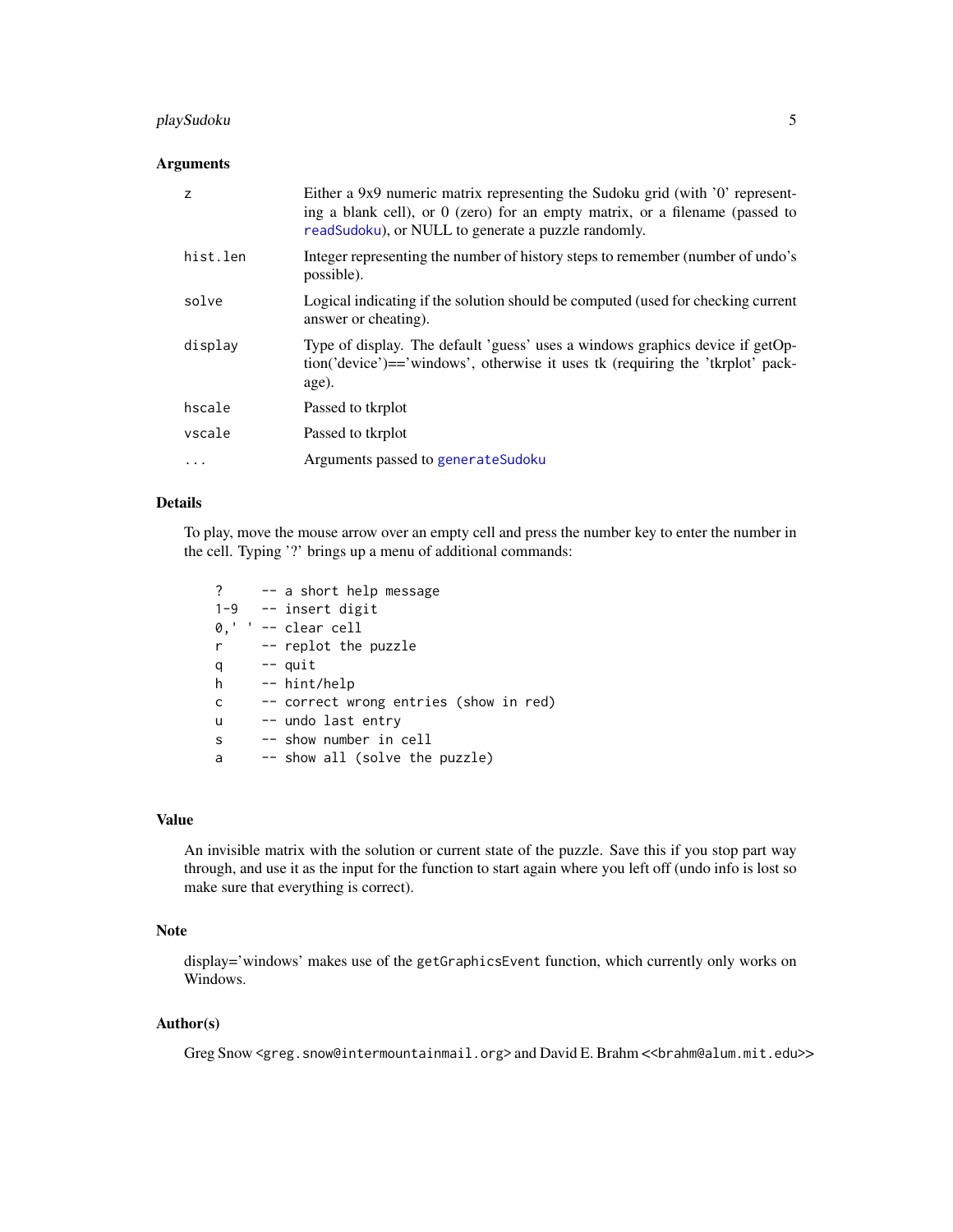## See Also

[solveSudoku](#page-7-1)

#### Examples

```
## Not run:
puz1 <- playSudoku(0) # Use as an editor to create a puzzle, then quit
sol1 \le playSudoku(puz1) # now play the puzzle
puz2 <- edit(matrix(0,9,9)) # Or use this editor
sol2 <- playSudoku(puz2) # now play the puzzle
playSudoku() \qquad # Play a randomly generated game
playSudoku(fetchSudokuUK()) # Play today's game
## End(Not run)
```
printSudoku *Print a Sudoku Grid to the Terminal.*

### Description

Prints a Sudoku grid (a 9x9 matrix) to the terminal.

## Usage

```
printSudoku(z)
```
#### Arguments

z A 9x9 numeric matrix, with '0' representing a blank cell.

#### Value

None; used for side effect.

#### Author(s)

David E. Brahm << brahm@alum.mit.edu>>

<span id="page-5-0"></span>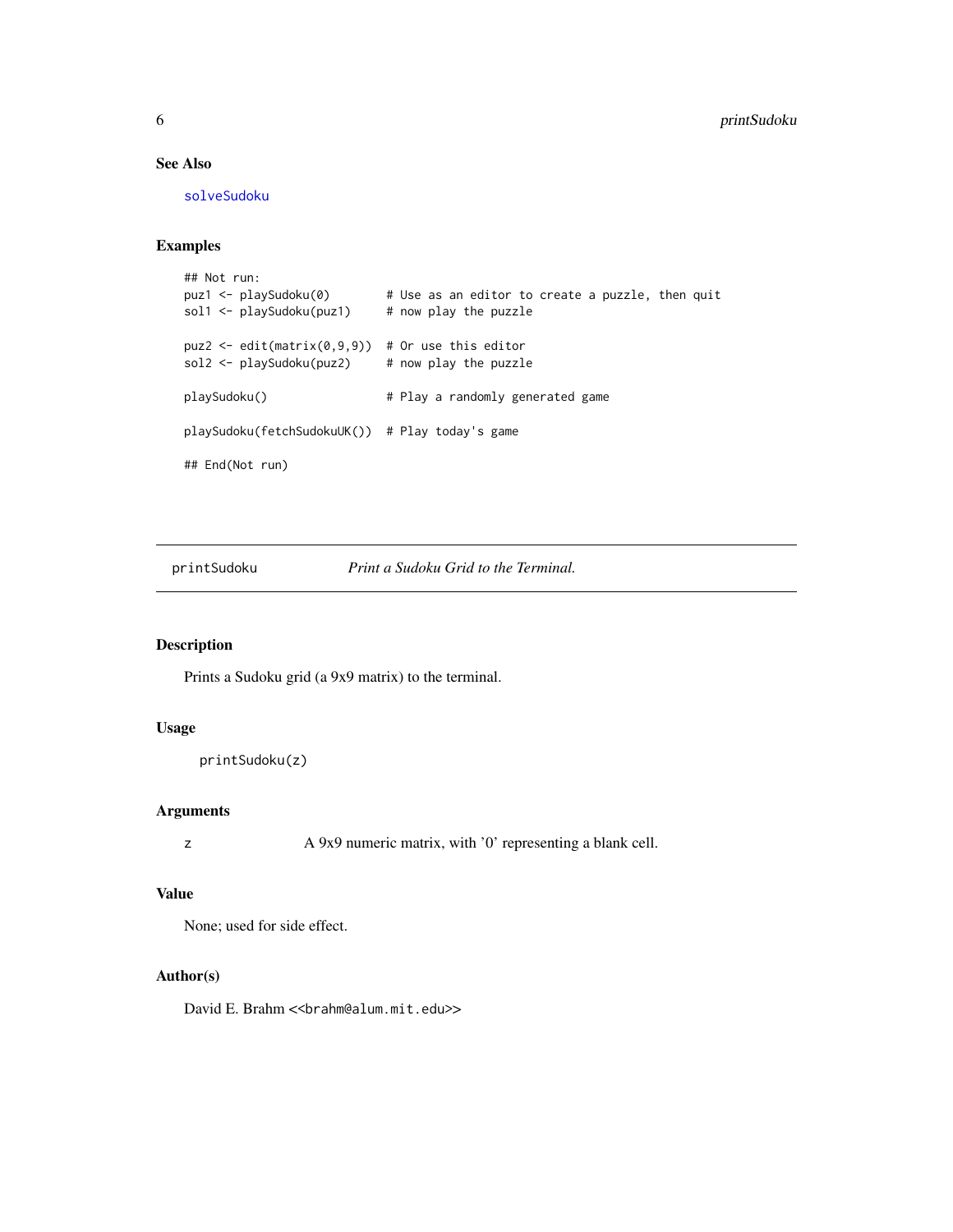<span id="page-6-1"></span><span id="page-6-0"></span>

Reads a file containing a Sudoku grid (a 9x9 matrix).

#### Usage

readSudoku(fn, map)

## Arguments

| fn  | A filename.                                                                                                                                                                |
|-----|----------------------------------------------------------------------------------------------------------------------------------------------------------------------------|
| map | Vector of unique puzzle elements (possibly longer than necessary). The default<br>is $c(1:9, letters)$ , so an N=16 puzzle should be encoded using '1'-'9' and<br>$a'-2$ . |

#### Details

The input file should look like this:

 $-6-1-4-5-$ --83-56-- 2-------1  $8 - -4 - 7 - -6$ --6---3-- 7--9-1--4 5-------2 --72-69--  $-4-5-8-7-$ 

Blank cells can be indicated with any character not in "map", such as the '-' used here.

#### Value

A numeric matrix (usually 9x9).

## Author(s)

David E. Brahm << brahm@alum.mit.edu>>

#### Examples

z <- readSudoku(system.file("puz1.txt", package="sudoku"))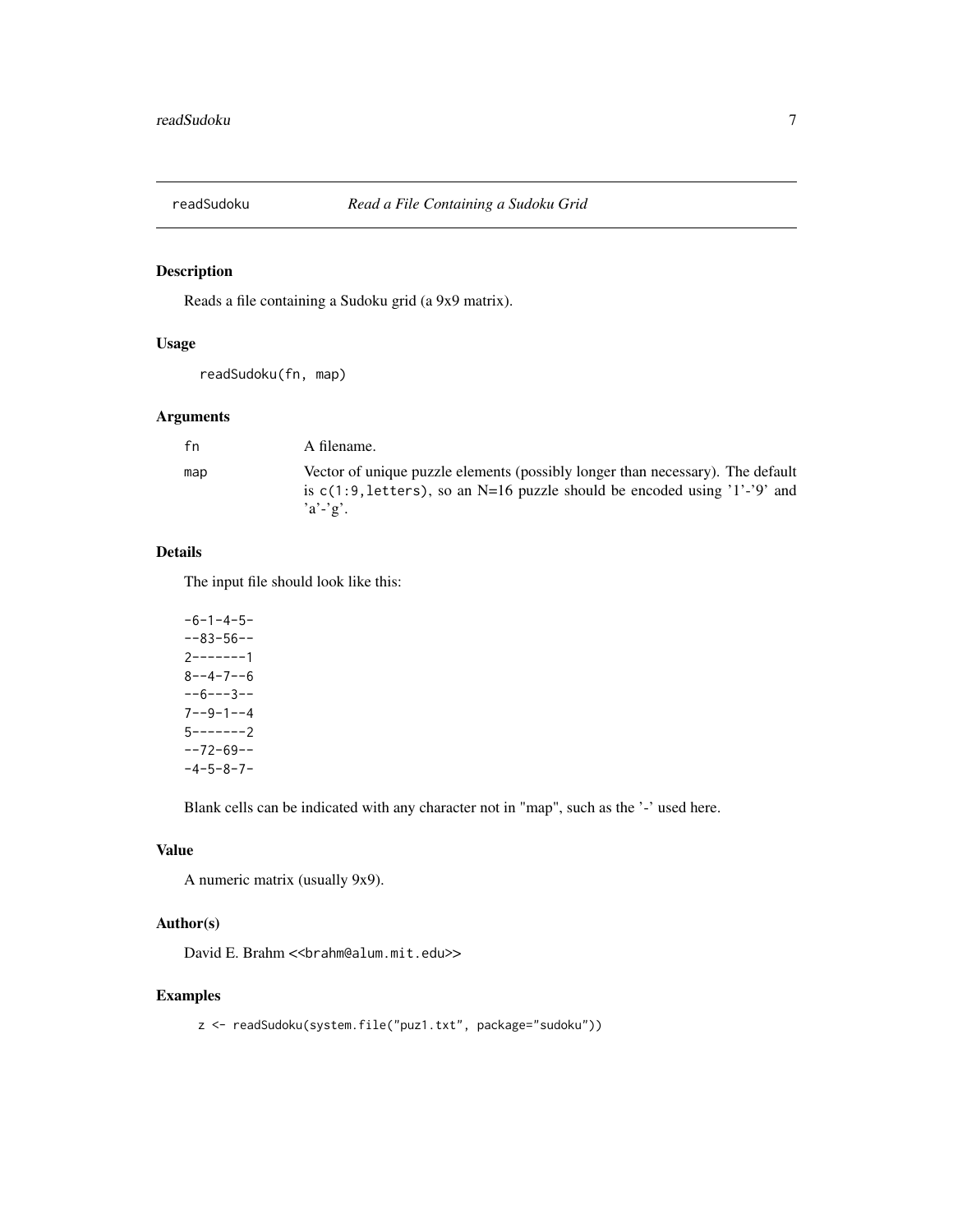<span id="page-7-1"></span><span id="page-7-0"></span>

Solves a Sudoku Puzzle.

#### Usage

```
solveSudoku(z, verbose=FALSE, map=c(1:9,letters), level=0,
            print.it=TRUE)
```
#### Arguments

| z        | A filename (passed to readSudoku), or a numeric matrix.                                                                                                                     |
|----------|-----------------------------------------------------------------------------------------------------------------------------------------------------------------------------|
| verbose  | If TRUE, report on progress.                                                                                                                                                |
| map      | Vector of unique puzzle elements (possibly longer than necessary). The default<br>is $c(1:9, letters)$ , so an N=16 puzzle should be encoded using '1'-'9' and<br>$a'-g'$ . |
| level    | Recursion level (should not be set by user).                                                                                                                                |
| print.it | Logical: print the solution?                                                                                                                                                |

#### Details

A Sudoku puzzle consists of an NxN grid, where N is a perfect square (usually  $N=9$ ). The grid is subdivided into N [sqrt(N) x sqrt(N)] boxes. You must fill in the missing values so that each row, each column, and each box contains the integers 1:N exactly once.

The algorithm uses an NxNxN array of logicals, representing the NxN cells and the N possible elements. For example, if  $a[1,2,3]=TRUE$ , then  $z[1,2]$  is known to be '3'. If  $a[1,2,4]=FALSE$ , then z[1,2] is known not to be '4'. The basic rules of Sudoku are used to fill in FALSE's, then elimination is used to find the TRUE's. If that approach runs out of steam, a guess is made and the program recurses to find either a solution or an inconsistency. No attempt is made to prove a solution's uniqueness.

#### Value

Invisibly returns the solved (numerical) matrix, and prints the character version.

#### Author(s)

David E. Brahm << brahm@alum.mit.edu>>

#### References

Example "puz1" comes from <https://sudoku.com/>.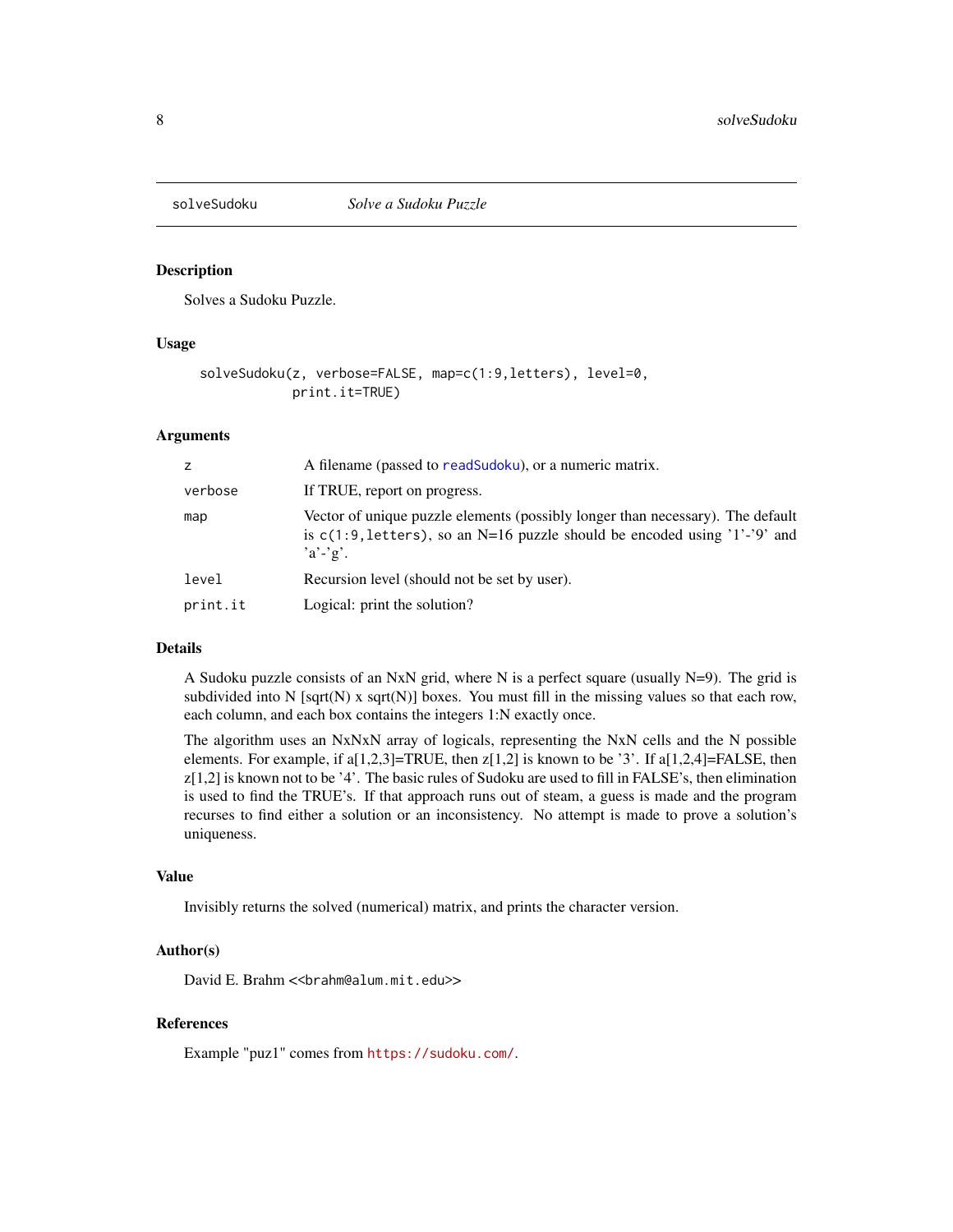## <span id="page-8-0"></span>writeSudoku 9

## Examples

```
## Not run:
  solveSudoku(system.file("puz1.txt",package="sudoku"), verbose=TRUE)
```
## End(Not run)

writeSudoku *Write a Sudoku Grid to a File*

## Description

Writes a Sudoku grid (a matrix) to a file.

## Usage

writeSudoku(z, fn)

## Arguments

| z  | A Sudoku grid. |
|----|----------------|
| fn | A filename.    |

#### Value

None; used for its side effect.

## Author(s)

David E. Brahm << brahm@alum.mit.edu>>

## See Also

[readSudoku](#page-6-1)